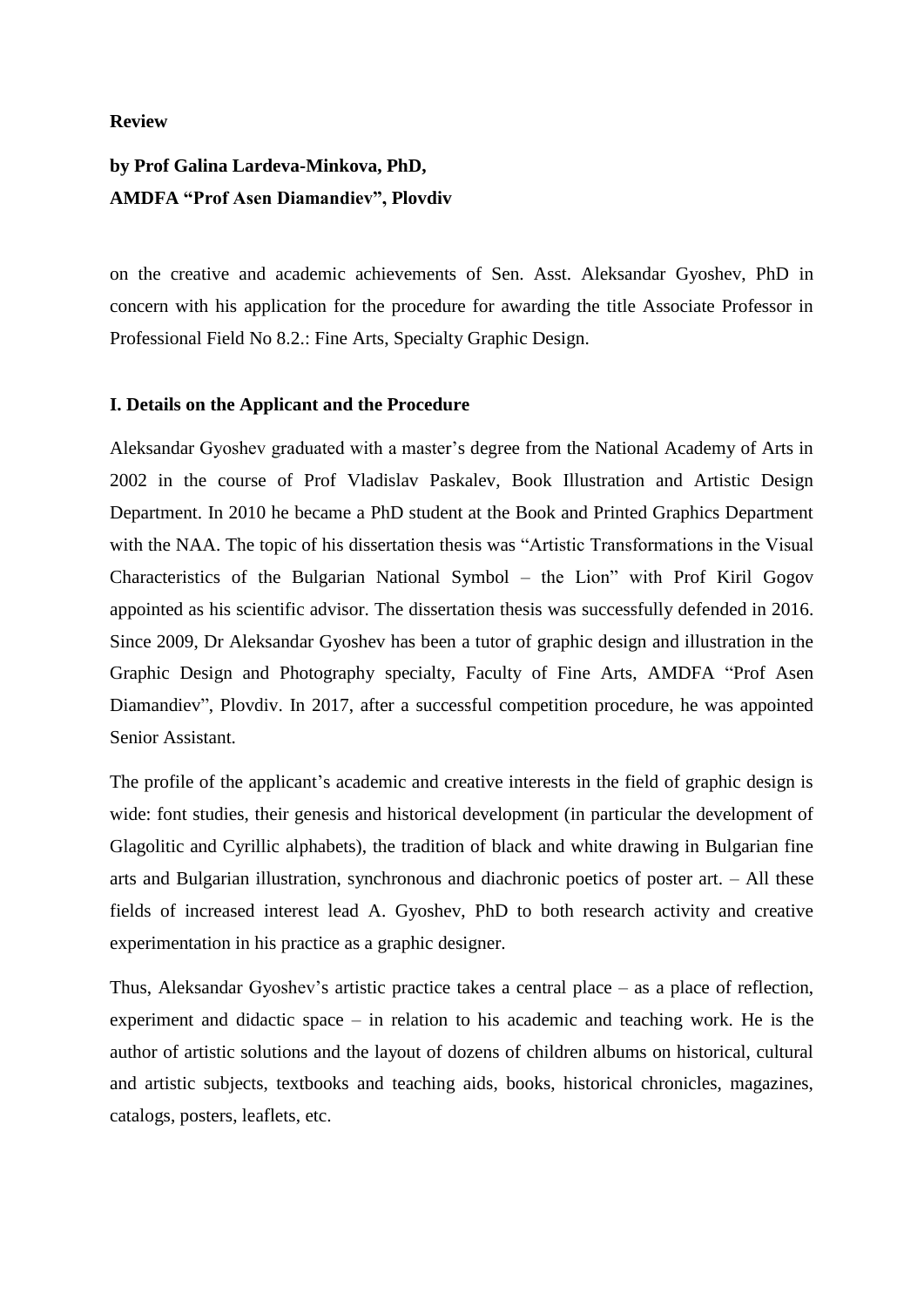A. Gyoshev, Ph.D is the co-founder and director of the Pro Libris Foundation, whose main purpose is to promote the book arts.

He received an award by the Initiative Committee for the celebrations of the  $120<sup>th</sup>$  anniversary of the Unification for the publication "The Unification of Bulgaria 1885".

The procedure for awarding the title of Associate Professor in the Professional Field No 8.2. Fine Arts, Graphic Design Specialty was announced in State Gazette No 59 of 26.07.2019 with a term of two months from the publication of the announcement. The documents of the candidate, Aleksandar Gyoshev, were filed within the legal deadline. The procedural requirements for conducting the procedure were strictly adhered to.

#### **II. Conceptual structure of the application**

The main documentation on the Aleksandar Gyoshev"s application was presented in a professionally prepared portfolio consisting of 60 pages. It contains general information on the applicant and his activities, while being an expanded story of his path as an author of artistic and graphic designs. In its focal points, however, this story presents a very minimal layout of the book design ideas development in the last two decades. In his portfolio, Gyoshev talks about the development of technology, but also about his teachers and co-authors, about the authors of the books (especially the authors of the popular science books), and about the publishers with great respect and understanding of many different points of view, with an awareness of the variability as a value in the thinking about graphic design. This is not only a matter of collegial ethics, but an important setting for the art of the designer: to respond with a solution to every need, to bring out and emphasize the different point of view, to visualize both his own and others' ideas by taking a picture of the overall dialogue of this communication in the unity of the product.

In this perspective, historical volumes and popular science editions with rich photo material are of particular importance for the presentation of Aleksandar Gyoshev. Although the candidate has made the graphic layout of many other books – such as fiction, literary criticism, memoirs, and has always addressed them with a penetrating understanding – nevertheless the well-known popular science volumes provide the necessary space to build a critical and methodological reflection on his own work. The awareness of the visual images secondaryity is important to the concept of this presentation: that design products are created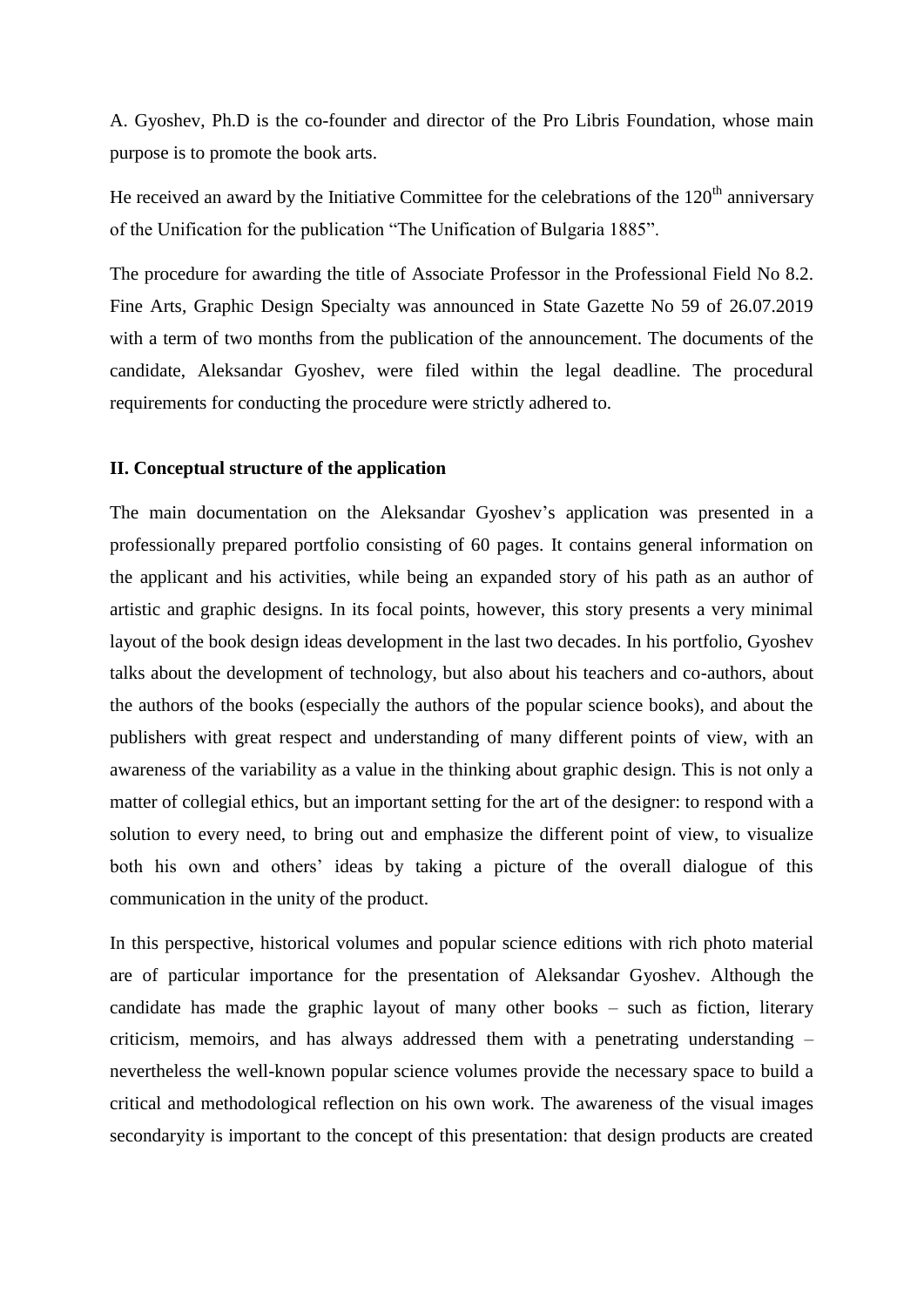in an endless circulation of images, in which they always appear in the second tier – as quotations or peculiar collages subject to recombination.

Last but not least, regarding the concept of the submitted set of documents: the portfolio itself is drawn up as a dual model in its targeting: on the one hand, as a practical example of a candidate's work in the context of recombining image fragments and, on the other, as an essence of a candidate's didactic approach to a students' audience.

## **III. Overview of the documents contents**

The candidate rightly points out the creation of the visual appearance of collections reffering to science and its functional application as popular knowledge – presented in the portfolio in the section "Popular Science Editions and Albums" and "Album Editions" – as conceptually leading in the presentation of his work. These are the representative volumes of the Bulgarian Traditional Calendar, in which A. Gyoshev, PhD works with a team of the BAS, the book by Prof. Dimitar Ovcharov, "Early Byzantine Culture in Bulgarian Lands in  $4<sup>th</sup> - 6<sup>th</sup>$  Century", which is extremely rich in visual material, as well as "Roman Moesia" by Rumen Ivanov. A typologically similar task is faced by the graphic designer in the development of the artistic space in the albums, for example, in the volumes "The Unification of Bulgaria", "April 1876", "100 Years Independent Bulgaria", "The Historical Year of 1885 in Engravings", as well as of the extremely popular issue "Philippopolis" (authors Dimitar Raychev and Elena Kesyakova), which was supplemented and republished in this year. – In all these cases, the mere fact that the work on graphic design is entrusted to the applicant speaks of his qualities and authority in the dedicated circles and publishing houses. Essential to the author's own work on these editions is his attempt to open digital images to the spaces and fields of the book and to strike a balance between different types of images (p. 28). In his design solutions for this type of publications, A. Gyoshev, PhD uses scientific sketches and maps as a figurative base to create graphic structures that integrate the artistic fabric of the book (p. 10).

An important place among the art products, presented in the portfolio, are the collected works of Chudomir (Abagar Publishing House, 2013). The edition was awarded with the prestigious Golden Lion Award of the Bulgarian Book Association. It is worth emphasizing the decision of Aleksandar Gyoshev, based on the idea of "six visual jokes" (p. 34), according to the wording of the intention. It places the familiar Chudomir's images in a situation of their intense receptive doubling, of their peculiar "descent" from the frame of their media: sitting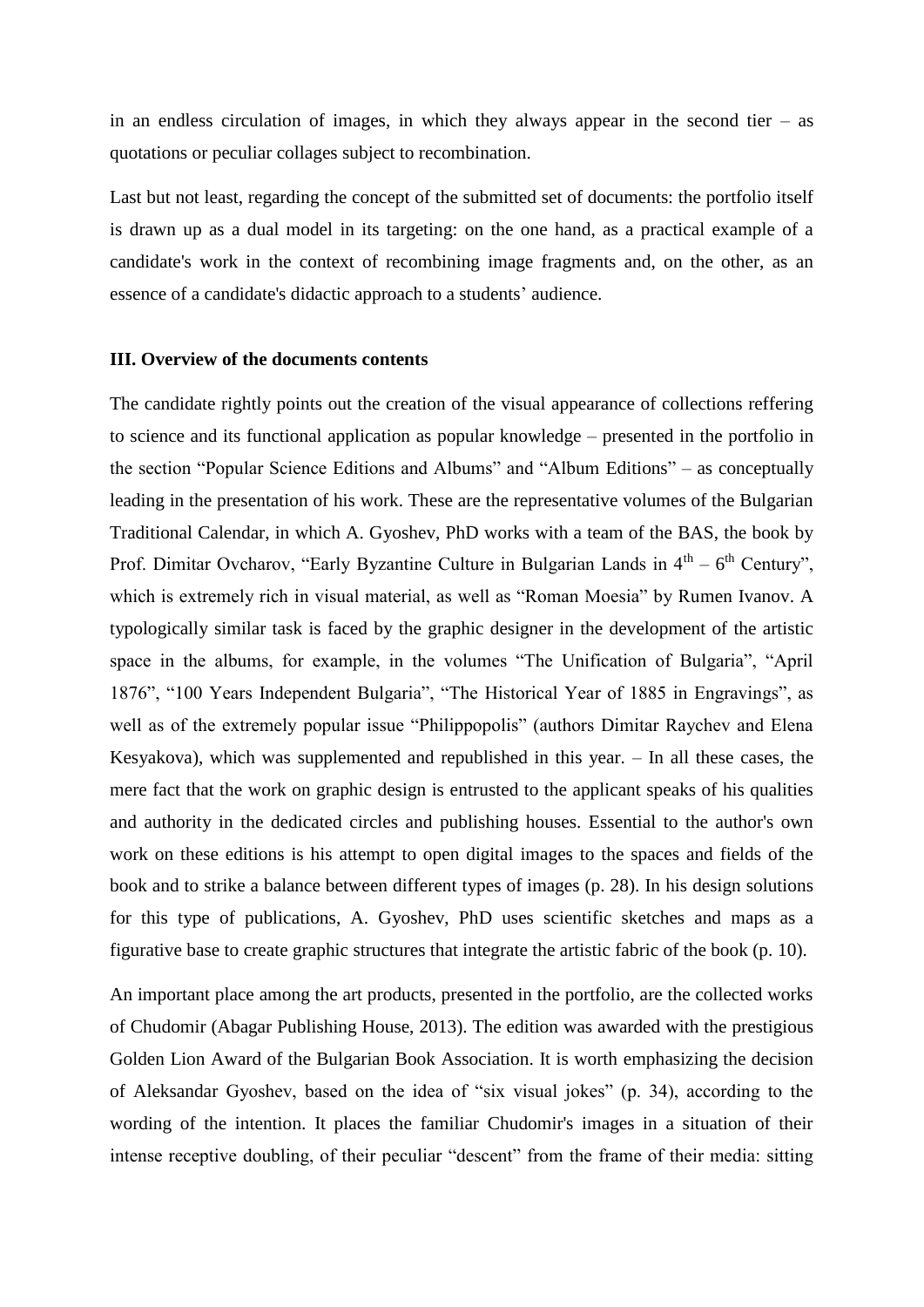on the surface of the open book, carrying the book under arm, facing the frame of a museum exhibit, or just leaving their own image from a poster. Put in this way in the perspective of mutual reading, the images emphasize their own modular character, their principle compatibility and their ability to relate. But at the same time, mutual reading directly addresses the tradition of our culture since the dawn of modern Bulgarian times, in the tradition of that constituent reflexive capacity of "Bai Ganyo reads "Bai Ganyo"".

The other author's solutions in the field of book design, featured in the portfolio in the "Cover Design" section, impress with their extremely varied versatility, which reflects in extremely diverse solutions. Usually, with the layout created, the book"s designer puts his handwriting, recognizable in certain circles – this is the kind of signature that publishers are looking for. Aleksandar Gyoshev is doing something fundamentally different. He imposes his own visually interpretive reading on the immediate reading of the text, as the interpretation acquires its own, specific face. All types of reads are present in this space – from purely genre, popular or even for example self-suggestive texts to experimental or provocative titles. "Flow. The Psychology of Optimal Experience" by Mihaly Csikszentmihalyi, "160 Years of Wall Street" by Georgi Vukov, "Metropolitan" by Andrey Zahariev, the poem collections "Catching up with the World" by Marko Ganchev and "Stake" by Marko Markov, "The Heart's Memory" memoirs by Georgi Stoyanov, "The Bulgarian Dilemma" sociopsychological collection of articles by Toni Nikolov.

Particularly curious are the design solutions described in the "Illustration" section. Here, the example focus is on two typical and fundamentally different cases: Ivet Anavi"s book "The Dawn Has Come" and the popular volume "The Great Europeans" by Plamen Asenov. In the first case, with his illustrations for "The Dawn has Come", Aleksandar Gyoshev, PhD seeks to strike a balance between various drawing traces in the spirit of the tradition of Iliya Beshkov and Boris Angelushev (p. 44). In contrast, the plastic approach chosen in the second case is consistent with the sketchy nature of the texts. The drawings are created through digital with frugal gestures and display the pictorial characteristics of the portrayed persons (p. 46).

Last but not least, the activity of Aleksandar Gyoshev as a posters author presented in the "Poster" section should be noted. In fact, the work on posters for opera performances such as "The Lion's Face", "Don Carlos", "L'Africaine", "The Barber of Seville", and the "Ghetto" Ballet are part of a complex collaboration with the Stara Zagora State Opera and the director Slavcho Nikolov. In addition to stage designs, Aleksandar Gyoshev also creates a series of posters and graphic images for various opera and ballet productions. As a designer, he strives